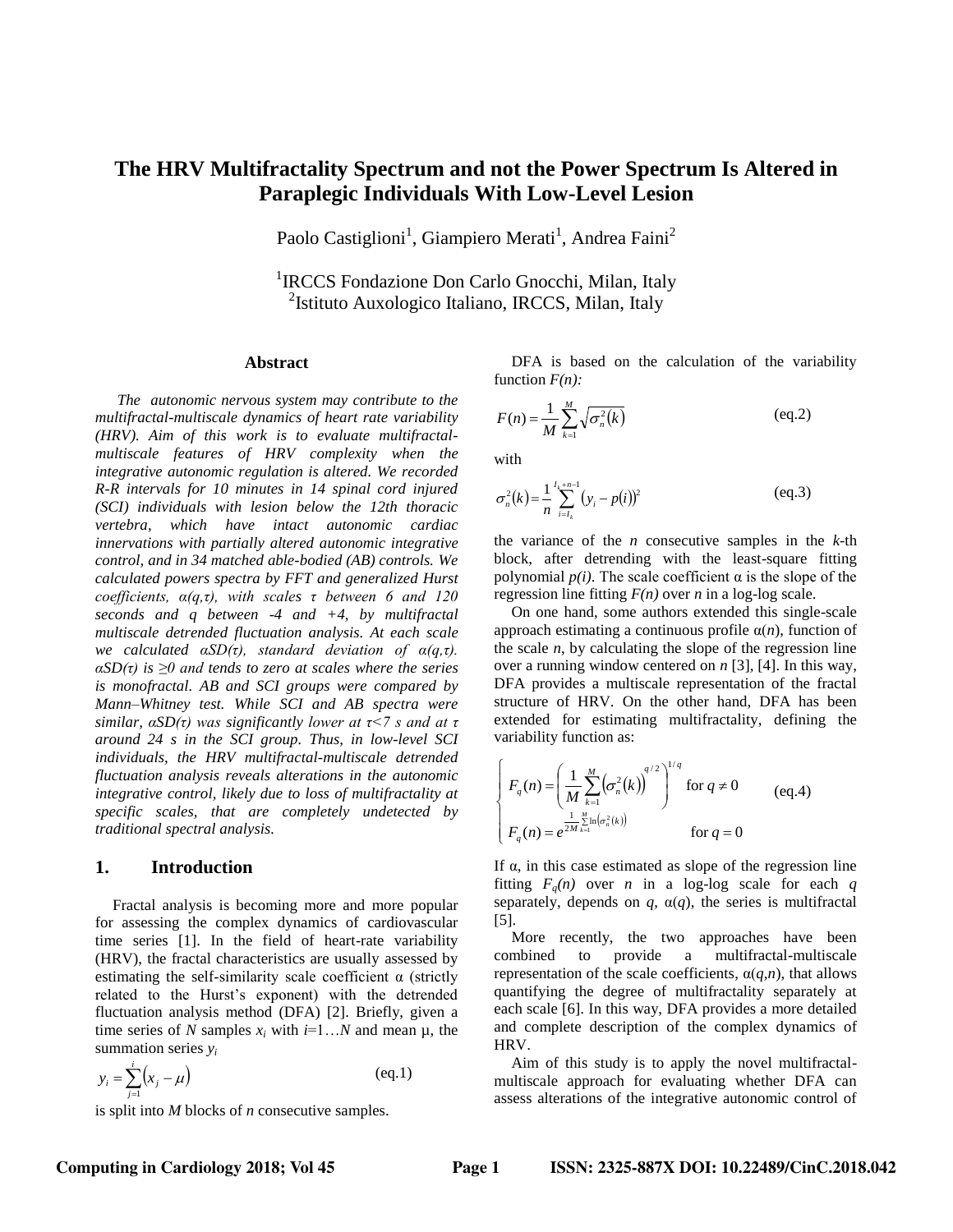circulation by identifying loss of multifractality at specific scales. For this aim, we analyzed heart rate recordings in spinal-cord injured (SCI) individuals with a low spinal lesion. These subjects have intact cardiac autonomic innervations but suffer from an impaired sympathetic control of the lower limbs and vascular districts, therefore representing a model of a partially impaired integrative autonomic control. We may expect that an impaired integrative control is associated with a loss of cardiovascular complexity.

# **2. Methods**

We recorded R-R intervals (RRI) for 10 minutes in 14 spinal cord injured (SCI) individuals with lesion below the 12th thoracic vertebra and in 34 matched able-bodied (AB) controls. All participants were in sitting position at rest. RRI beat-by-beat series were interpolated evenly at 5 Hz before spectral analysis. The Welch periodogram was estimated by FFT with 90% overlapped Hann windows of 180 s length, and smoothed with a broadband procedure [7]. Power spectra were integrated over the very-low frequency (VLF, 0.005–0.04 Hz), the low-frequency (LF, 0.04–0.15 Hz) and the high-frequency (HF, 0.15–0.40 Hz) bands. Further details on spectral analysis can be found in [8].

The multifractal-multiscale DFA was performed on the beat-by-beat RRI series. To minimize the estimation variability of  $F_q(n)$ , the equation 1 was calculated splitting the series into maximally overlapped blocks of size  $n$ , as described in [9]. The multifractal variability function,  $F_q(n)$ , was estimated for a set of scales,  $n_k$ , with *k* between 1 and *K*, equispaced over the logarithmic scale. Called *N* the length of the time series, *K* was set equal to *N*/4. We considered 9 values of the *q* parameter, equispaced between -4 and +4. Local scale exponents  $\alpha_B(q, n_k)$  were calculated at scales  $n_k$ , with *k* between 2 and *K*-1, as the derivative of  $\log F_q(n)$  vs.  $\log n$ :

$$
\alpha_{B}(q, n_{k}) = \frac{\log F_{q}(n_{k+1}) - \log F_{q}(n_{k-1})}{\log n_{k+1} - \log n_{k-1}}
$$
 (eq.5)

To move from the beat-domain into the time-domain, we applied the transformation:

$$
\alpha(q, \tau_k) = \alpha_B(q, n_k)
$$
 with  $\tau_k = n_k \times 60/HR_m$  (eq.6)

where *HR<sup>m</sup>* is the mean heart rate, in bpm. The multifractal-multiscale surface of DFA coefficients, α(*q*,τ), was obtained linearly interpolating α(*q*,τ*k*) over the time scale between 5s and 128 s.

Furthermore, we calculated a concise index of the degree of multifractality at each scale separately. For any given τ' scale, we calculated  $α<sub>SD</sub>(τ')$  defined as the standard deviation of the nine  $\alpha(q, \tau)$  values estimated for each of the nine parameters *q* we considered. The  $\alpha_{SD}(\tau)$  index is expected to be substantially greater than zero at scales

were the time series is multifractal, and to tend to zero at scales with monofractal dynamics.

## **3. Results**

The two groups were very well matched in terms of age (AB:  $39.3 \pm 12.1$ ; SCI:  $40.9 \pm 10.0$  yrs), BMI (AB: 24.7  $\pm$ 2.6; SCI: 25.5  $\pm$ 4.8 kg/m<sup>2</sup>) and gender ratio (AB: 5/29; SCI: 2/12 Females/Males).

The average power spectra calculated over the AB and SCI groups were practically superimposable. In particular, the difference between AB and SCI groups for each spectral line was far from the statistical significance over the whole frequency axis (see figure 1).



Figure 1. Statistical significance of the difference in RRI power spectra between AB and SCI groups by Student t test after log transformation. The horizontal dashed line is the statistical threshold at 5% significance: since the threshold is never crossed, the AB and SCI power spectra do not differ significantly at any frequency.

The power spectra in the VLF, LF and HF frequency bands are reported in table 1.

Table 1. Power spectra of RRI in AB and SCI groups, as mean  $\pm SD$ , with p the statistical significance of the difference between groups.

| Spectral  | AB          | <b>SCI</b>  | p    |
|-----------|-------------|-------------|------|
| Parameter |             |             |      |
| VLF       | $2.8 + 0.4$ | $2.9 + 0.3$ | 0.34 |
| LF        | $2.8 + 0.5$ | $2.8 + 0.4$ | 0.84 |
| HF        | $2.3 + 0.5$ | $2.3 + 0.5$ | 0.83 |
| LF/HF     | $0.6 + .03$ | $0.6 + .02$ | 0.72 |

VLF, LF and HF powers as  $log_{10}$  ms<sup>2</sup>/Hz; p after Mann-Whitney test

The LF and HF powers and their ratio were identical in the AB and SCI groups. The VLF power was slightly greater in the SCI group, the difference however being far from the statistical significance.